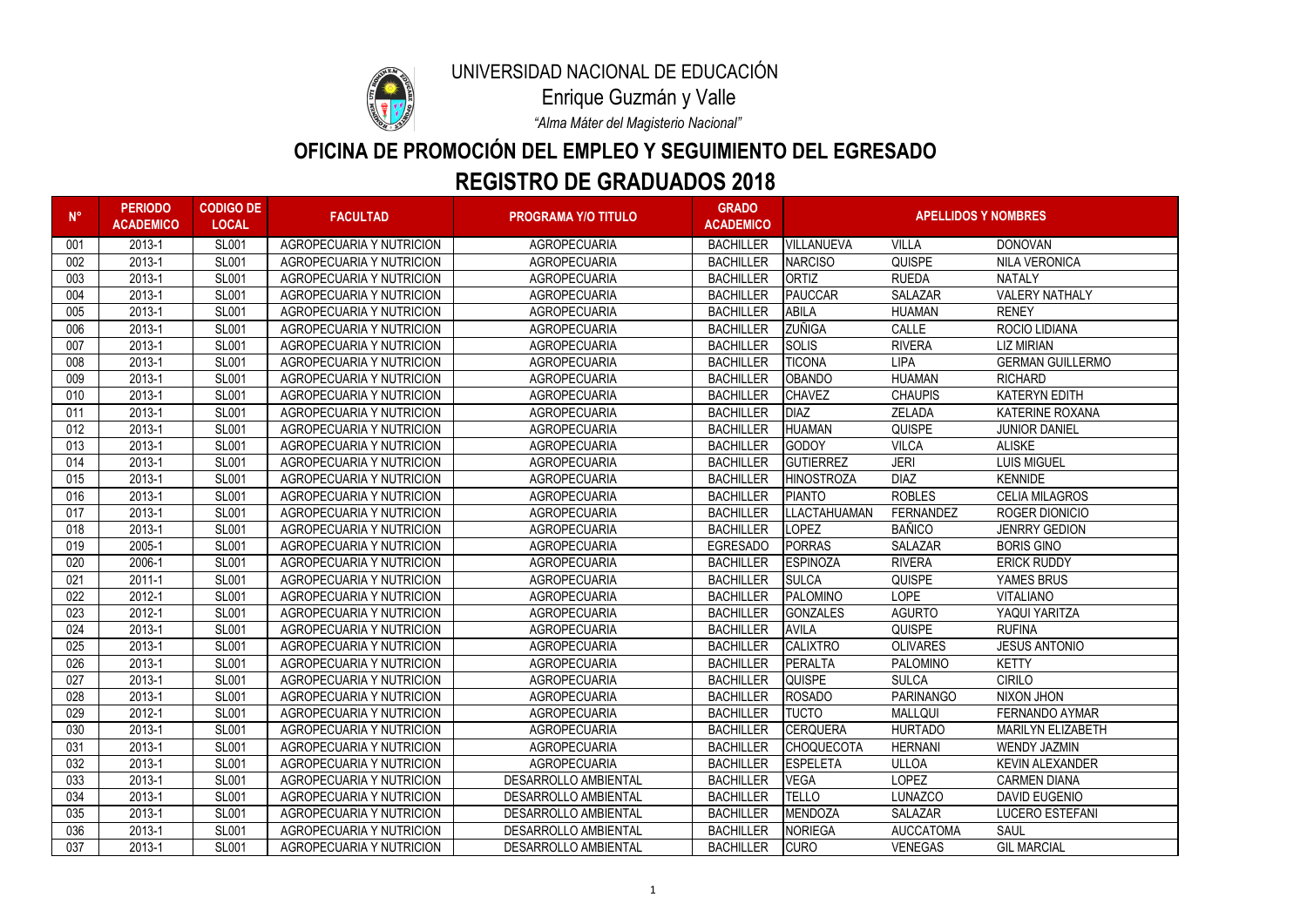

# **REGISTRO DE GRADUADOS 2018 OFICINA DE PROMOCIÓN DEL EMPLEO Y SEGUIMIENTO DEL EGRESADO**

*"Alma Máter del Magisterio Nacional"*

| $N^{\circ}$ | <b>PERIODO</b><br><b>ACADEMICO</b> | <b>CODIGO DE</b><br><b>LOCAL</b> | <b>FACULTAD</b>                 | <b>PROGRAMA Y/O TITULO</b>        | <b>GRADO</b><br><b>ACADEMICO</b> | <b>APELLIDOS Y NOMBRES</b> |                   |                        |
|-------------|------------------------------------|----------------------------------|---------------------------------|-----------------------------------|----------------------------------|----------------------------|-------------------|------------------------|
| 038         | 2013-1                             | <b>SL001</b>                     | <b>AGROPECUARIA Y NUTRICION</b> | <b>DESARROLLO AMBIENTAL</b>       | <b>BACHILLER</b>                 | <b>LAPA</b>                | ARNESQUITO        | <b>SANDRA LUZ</b>      |
| 039         | 2013-1                             | <b>SL001</b>                     | <b>AGROPECUARIA Y NUTRICION</b> | <b>DESARROLLO AMBIENTAL</b>       | <b>BACHILLER</b>                 | <b>LAUCATA</b>             | <b>HUILLCA</b>    | <b>YENI PILAR</b>      |
| 040         | 2013-1                             | <b>SL001</b>                     | <b>AGROPECUARIA Y NUTRICION</b> | <b>DESARROLLO AMBIENTAL</b>       | <b>BACHILLER</b>                 | <b>GAVILAN</b>             | <b>BELLIDO</b>    | <b>EDWIN GLICERIO</b>  |
| 041         | 2013-1                             | <b>SL001</b>                     | <b>AGROPECUARIA Y NUTRICION</b> | <b>DESARROLLO AMBIENTAL</b>       | <b>BACHILLER</b>                 | <b>GONZALES</b>            | <b>MANCILLA</b>   | <b>TATIANA NELLY</b>   |
| 042         | 2013-1                             | <b>SL001</b>                     | <b>AGROPECUARIA Y NUTRICION</b> | <b>DESARROLLO AMBIENTAL</b>       | <b>BACHILLER</b>                 | <b>HERRERAS</b>            | MALHUAYZA         | YUDITA ANALUZ          |
| 043         | 2013-1                             | <b>SL001</b>                     | <b>AGROPECUARIA Y NUTRICION</b> | <b>DESARROLLO AMBIENTAL</b>       | <b>EGRESADO</b>                  | <b>ORTEGA</b>              | LOAYZA            | <b>JOSELYN DENNIS</b>  |
| 044         | 2003-1                             | <b>SL001</b>                     | <b>AGROPECUARIA Y NUTRICION</b> | <b>DESARROLLO AMBIENTAL</b>       | <b>BACHILLER</b>                 | <b>SALVATIERRA</b>         | <b>MATUTE</b>     | <b>MONICA GLORIA</b>   |
| 045         | 2007-1                             | <b>SL001</b>                     | <b>AGROPECUARIA Y NUTRICION</b> | <b>DESARROLLO AMBIENTAL</b>       | <b>BACHILLER</b>                 | <b>SOSA</b>                | <b>SEDANO</b>     | <b>DAISY MARILYN</b>   |
| 046         | 2008-1                             | <b>SL001</b>                     | <b>AGROPECUARIA Y NUTRICION</b> | <b>DESARROLLO AMBIENTAL</b>       | <b>BACHILLER</b>                 | <b>YNFANTES</b>            | <b>RAMOS</b>      | <b>JUDITH FANNY</b>    |
| 047         | 2012-1                             | <b>SL001</b>                     | <b>AGROPECUARIA Y NUTRICION</b> | <b>DESARROLLO AMBIENTAL</b>       | <b>EGRESADO</b>                  | <b>ALVARADO</b>            | <b>CRISPIN</b>    | AMBAR ELIZABETH        |
| 048         | 2012-1                             | <b>SL001</b>                     | <b>AGROPECUARIA Y NUTRICION</b> | <b>DESARROLLO AMBIENTAL</b>       | <b>BACHILLER</b>                 | <b>ULLOA</b>               | <b>MARTINEZ</b>   | <b>MANUEL ANTONIO</b>  |
| 049         | 2012-1                             | <b>SL001</b>                     | <b>AGROPECUARIA Y NUTRICION</b> | <b>DESARROLLO AMBIENTAL</b>       | <b>BACHILLER</b>                 | <b>QUESADA</b>             | <b>FERNANDEZ</b>  | <b>SANDRA PAOLA</b>    |
| 050         | 2013-1                             | <b>SL001</b>                     | <b>AGROPECUARIA Y NUTRICION</b> | <b>DESARROLLO AMBIENTAL</b>       | <b>BACHILLER</b>                 | <b>BELLIDO</b>             | <b>NOLASCO</b>    | <b>RONALD MISAEL</b>   |
| 051         | 2013-1                             | <b>SL001</b>                     | <b>AGROPECUARIA Y NUTRICION</b> | <b>DESARROLLO AMBIENTAL</b>       | <b>BACHILLER</b>                 | <b>BRIONES</b>             | <b>ARTEAGA</b>    | <b>JUAN VÍCTOR</b>     |
| 052         | 2013-1                             | <b>SL001</b>                     | <b>AGROPECUARIA Y NUTRICION</b> | <b>DESARROLLO AMBIENTAL</b>       | <b>BACHILLER</b>                 | <b>CARPIO</b>              | <b>GUTIERREZ</b>  | <b>FELIMON</b>         |
| 053         | 2013-1                             | <b>SL001</b>                     | <b>AGROPECUARIA Y NUTRICION</b> | <b>DESARROLLO AMBIENTAL</b>       | <b>BACHILLER</b>                 | <b>CERDA</b>               | <b>QUISPE</b>     | <b>YESENIA</b>         |
| 054         | 2013-1                             | <b>SL001</b>                     | AGROPECUARIA Y NUTRICION        | <b>DESARROLLO AMBIENTAL</b>       | <b>BACHILLER</b>                 | <b>CARBAJAL</b>            | <b>CACHI</b>      | <b>MARINA</b>          |
| 055         | 2013-1                             | <b>SL001</b>                     | <b>AGROPECUARIA Y NUTRICION</b> | <b>DESARROLLO AMBIENTAL</b>       | <b>TITULADO</b>                  | <b>RUIZ</b>                | <b>VALENCIA</b>   | <b>JUAN JOEL</b>       |
| 056         | 2013-1                             | <b>SL001</b>                     | <b>AGROPECUARIA Y NUTRICION</b> | <b>DESARROLLO AMBIENTAL</b>       | <b>BACHILLER</b>                 | <b>SOTO</b>                | <b>MELGAR</b>     | PAOLA NAYARIT          |
| 057         | 2013-1                             | <b>SL001</b>                     | <b>AGROPECUARIA Y NUTRICION</b> | <b>DESARROLLO AMBIENTAL</b>       | <b>BACHILLER</b>                 | RODRIGUEZ                  | <b>ZEVALLOS</b>   | <b>BRENDA WENDY</b>    |
| 058         | 2013-1                             | <b>SL001</b>                     | <b>AGROPECUARIA Y NUTRICION</b> | INDUSTRIA ALIMENTARIA Y NUTRICIÓN | <b>BACHILLER</b>                 | <b>TOMAYLLA</b>            | <b>GOMEZ</b>      | <b>SERGIO</b>          |
| 059         | 2013-1                             | <b>SL001</b>                     | <b>AGROPECUARIA Y NUTRICION</b> | INDUSTRIA ALIMENTARIA Y NUTRICIÓN | <b>BACHILLER</b>                 | <b>LOPEZ</b>               | CAHUANCAMA        | <b>SANDRA</b>          |
| 060         | 2013-1                             | <b>SL001</b>                     | <b>AGROPECUARIA Y NUTRICION</b> | INDUSTRIA ALIMENTARIA Y NUTRICIÓN | <b>BACHILLER</b>                 | PELAEZ                     | <b>MOSTACERO</b>  | <b>ELENA ESTHER</b>    |
| 061         | 2013-1                             | <b>SL001</b>                     | <b>AGROPECUARIA Y NUTRICION</b> | INDUSTRIA ALIMENTARIA Y NUTRICIÓN | <b>BACHILLER</b>                 | <b>ALVA</b>                | <b>HUAMANCAYO</b> | <b>LIDIA JHANET</b>    |
| 062         | 2013-1                             | <b>SL001</b>                     | <b>AGROPECUARIA Y NUTRICION</b> | INDUSTRIA ALIMENTARIA Y NUTRICIÓN | <b>BACHILLER</b>                 | <b>ZELADA</b>              | <b>MONDRAGON</b>  | <b>LILET ARACELY</b>   |
| 063         | 2013-1                             | <b>SL001</b>                     | <b>AGROPECUARIA Y NUTRICION</b> | INDUSTRIA ALIMENTARIA Y NUTRICIÓN | <b>BACHILLER</b>                 | <b>SALINAS</b>             | <b>GONZALES</b>   | <b>HELEN XIOMARA</b>   |
| 064         | 2013-1                             | <b>SL001</b>                     | <b>AGROPECUARIA Y NUTRICION</b> | INDUSTRIA ALIMENTARIA Y NUTRICIÓN | <b>BACHILLER</b>                 | <b>SANCHEZ</b>             | <b>LEON</b>       | <b>NATHALY PAMELA</b>  |
| 065         | 2013-1                             | <b>SL001</b>                     | AGROPECUARIA Y NUTRICION        | INDUSTRIA ALIMENTARIA Y NUTRICIÓN | <b>BACHILLER</b>                 | <b>MEZA</b>                | PARIAMANCCO       | <b>SUNILDA</b>         |
| 066         | 2013-1                             | <b>SL001</b>                     | <b>AGROPECUARIA Y NUTRICION</b> | INDUSTRIA ALIMENTARIA Y NUTRICIÓN | <b>BACHILLER</b>                 | MOSQUERA                   | <b>ANCHIRAICO</b> | YACELI LIDIA           |
| 067         | 2013-1                             | <b>SL001</b>                     | <b>AGROPECUARIA Y NUTRICION</b> | INDUSTRIA ALIMENTARIA Y NUTRICIÓN | <b>BACHILLER</b>                 | COLLACHAGUA                | <b>RAMIREZ</b>    | <b>LUCERO YUKERY</b>   |
| 068         | 2013-1                             | <b>SL001</b>                     | <b>AGROPECUARIA Y NUTRICION</b> | INDUSTRIA ALIMENTARIA Y NUTRICIÓN | <b>BACHILLER</b>                 | <b>ESPINOZA</b>            | CABELLO           | <b>GIOVANA</b>         |
| 069         | 2013-1                             | <b>SL001</b>                     | <b>AGROPECUARIA Y NUTRICION</b> | INDUSTRIA ALIMENTARIA Y NUTRICIÓN | <b>BACHILLER</b>                 | <b>FLORES</b>              | <b>ALCA</b>       | <b>NELLY</b>           |
| 070         | 2013-1                             | <b>SL001</b>                     | <b>AGROPECUARIA Y NUTRICION</b> | INDUSTRIA ALIMENTARIA Y NUTRICIÓN | <b>BACHILLER</b>                 | <b>GONZALES</b>            | <b>IPURRE</b>     | <b>SAUL JUAN</b>       |
| 071         | 2013-1                             | <b>SL001</b>                     | <b>AGROPECUARIA Y NUTRICION</b> | INDUSTRIA ALIMENTARIA Y NUTRICIÓN | <b>BACHILLER</b>                 | <b>GUEVARA</b>             | <b>CHUQUILIN</b>  | <b>LESLI</b>           |
| 072         | 2013-1                             | <b>SL001</b>                     | <b>AGROPECUARIA Y NUTRICION</b> | INDUSTRIA ALIMENTARIA Y NUTRICIÓN | <b>BACHILLER</b>                 | <b>NAVARRO</b>             | <b>PLACIDO</b>    | <b>CLAUDIA VANESSA</b> |
| 073         | 2013-1                             | <b>SL001</b>                     | <b>AGROPECUARIA Y NUTRICION</b> | INDUSTRIA ALIMENTARIA Y NUTRICIÓN | <b>BACHILLER</b>                 | MACHUCA                    | <b>TORRES</b>     | <b>MARITZA</b>         |
| 074         | 2000-1                             | <b>SL001</b>                     | <b>AGROPECUARIA Y NUTRICION</b> | INDUSTRIA ALIMENTARIA Y NUTRICIÓN | <b>BACHILLER</b>                 | <b>ROJAS</b>               | <b>RAMOS</b>      | <b>KATTY MARIELA</b>   |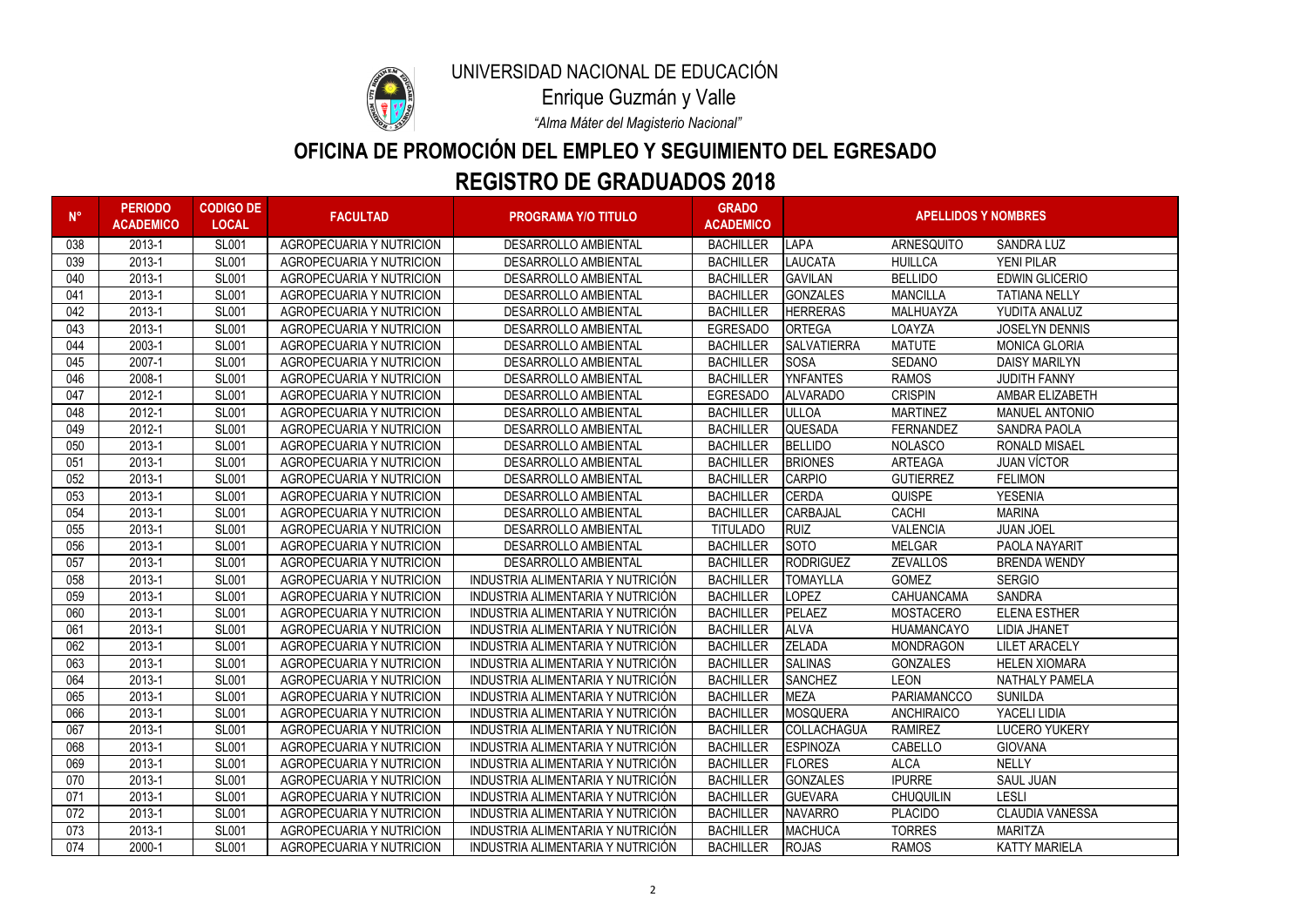

# **REGISTRO DE GRADUADOS 2018 OFICINA DE PROMOCIÓN DEL EMPLEO Y SEGUIMIENTO DEL EGRESADO**

*"Alma Máter del Magisterio Nacional"*

| $N^{\circ}$ | <b>PERIODO</b><br><b>ACADEMICO</b> | <b>CODIGO DE</b><br><b>LOCAL</b> | <b>FACULTAD</b>                 | <b>PROGRAMA Y/O TITULO</b>        | <b>GRADO</b><br><b>ACADEMICO</b> | <b>APELLIDOS Y NOMBRES</b> |                   |                          |
|-------------|------------------------------------|----------------------------------|---------------------------------|-----------------------------------|----------------------------------|----------------------------|-------------------|--------------------------|
| 075         | 2005-1                             | <b>SL001</b>                     | <b>AGROPECUARIA Y NUTRICION</b> | INDUSTRIA ALIMENTARIA Y NUTRICIÓN | <b>BACHILLER</b>                 | <b>ANDIA</b>               | <b>GALA</b>       | <b>WILSON LEANDRO</b>    |
| 076         | 2009-1                             | <b>SL001</b>                     | <b>AGROPECUARIA Y NUTRICION</b> | INDUSTRIA ALIMENTARIA Y NUTRICIÓN | <b>BACHILLER</b>                 | <b>MARTINEZ</b>            | <b>ORE</b>        | <b>KEVELIN ANGELA</b>    |
| 077         | 2010-1                             | <b>SL001</b>                     | <b>AGROPECUARIA Y NUTRICION</b> | INDUSTRIA ALIMENTARIA Y NUTRICIÓN | <b>BACHILLER</b>                 | <b>OTIVO</b>               | <b>QUISPE</b>     | <b>JHEYSY YOSELIN</b>    |
| 078         | 2009-1                             | <b>SL001</b>                     | <b>AGROPECUARIA Y NUTRICION</b> | INDUSTRIA ALIMENTARIA Y NUTRICIÓN | <b>BACHILLER</b>                 | <b>ROMAN</b>               | <b>ORTEGA</b>     | <b>SILVIA RINA</b>       |
| 079         | 2012-1                             | <b>SL001</b>                     | <b>AGROPECUARIA Y NUTRICION</b> | INDUSTRIA ALIMENTARIA Y NUTRICIÓN | <b>BACHILLER</b>                 | <b>JUNCHUPAICO</b>         | ZAMALLOA          | <b>MARIA ISABEL</b>      |
| 080         | 2012-1                             | <b>SL001</b>                     | <b>AGROPECUARIA Y NUTRICION</b> | INDUSTRIA ALIMENTARIA Y NUTRICIÓN | <b>EGRESADO</b>                  | <b>ASCENCIO</b>            | <b>NAVARRO</b>    | <b>MARYLINN DIANA</b>    |
| 081         | 2013-1                             | <b>SL001</b>                     | <b>AGROPECUARIA Y NUTRICION</b> | INDUSTRIA ALIMENTARIA Y NUTRICIÓN | <b>BACHILLER</b>                 | <b>GUAYAN</b>              | <b>CARHUANCHO</b> | YULISSA ARACELY          |
| 082         | 2013-1                             | <b>SL001</b>                     | <b>AGROPECUARIA Y NUTRICION</b> | INDUSTRIA ALIMENTARIA Y NUTRICIÓN | <b>BACHILLER</b>                 | <b>CAPUÑAY</b>             | <b>LOPEZ</b>      | YSELA THATIANA           |
| 083         | 2013-1                             | <b>SL001</b>                     | <b>AGROPECUARIA Y NUTRICION</b> | INDUSTRIA ALIMENTARIA Y NUTRICIÓN | <b>BACHILLER</b>                 | <b>QUINTO</b>              | <b>LEIVA</b>      | <b>MILAGROS MARICRUZ</b> |
| 084         | 2013-1                             | <b>SL001</b>                     | <b>AGROPECUARIA Y NUTRICION</b> | INDUSTRIA ALIMENTARIA Y NUTRICIÓN | <b>BACHILLER</b>                 | <b>HUERE</b>               | <b>CHAVEZ</b>     | <b>JEMMY EDWARD</b>      |
| 085         | 2013-1                             | <b>SL001</b>                     | <b>AGROPECUARIA Y NUTRICION</b> | INDUSTRIA ALIMENTARIA Y NUTRICIÓN | <b>BACHILLER</b>                 | <b>SANCHEZ</b>             | <b>EUGENIO</b>    | <b>FIDELIA NELIDA</b>    |
| 086         | 2013-1                             | <b>SL001</b>                     | <b>AGROPECUARIA Y NUTRICION</b> | INDUSTRIA ALIMENTARIA Y NUTRICIÓN | <b>BACHILLER</b>                 | LLAMOZA                    | <b>VARGAS</b>     | <b>LIZET ANTUANET</b>    |
| 087         | 2013-1                             | <b>SL001</b>                     | <b>AGROPECUARIA Y NUTRICION</b> | INDUSTRIA ALIMENTARIA Y NUTRICIÓN | <b>BACHILLER</b>                 | <b>NAVARRO</b>             | <b>HILARIO</b>    | <b>JANISE IMELDA</b>     |
| 088         | 2013-1                             | <b>SL001</b>                     | <b>AGROPECUARIA Y NUTRICION</b> | NUTRICIÓN HUMANA                  | <b>BACHILLER</b>                 | <b>FLORES</b>              | <b>ESPINOZA</b>   | <b>DINA MILAGRO</b>      |
| 089         | 2013-1                             | <b>SL001</b>                     | <b>AGROPECUARIA Y NUTRICION</b> | NUTRICIÓN HUMANA                  | <b>BACHILLER</b>                 | DELGADILLO                 | <b>ANGELES</b>    | <b>MADELEINE LIZET</b>   |
| 090         | 2013-1                             | <b>SL001</b>                     | <b>AGROPECUARIA Y NUTRICION</b> | NUTRICIÓN HUMANA                  | <b>BACHILLER</b>                 | <b>YARASQUE</b>            | <b>CORDOVA</b>    | NAHAYRA KEYKO            |
| 091         | 2013-1                             | <b>SL001</b>                     | <b>AGROPECUARIA Y NUTRICION</b> | NUTRICIÓN HUMANA                  | <b>BACHILLER</b>                 | <b>ARANGOYTIA</b>          | <b>QUISPE</b>     | <b>KAREN PAMELA</b>      |
| 092         | 2013-1                             | <b>SL001</b>                     | <b>AGROPECUARIA Y NUTRICION</b> | NUTRICIÓN HUMANA                  | <b>BACHILLER</b>                 | MAYHUAY                    | <b>CARDENAS</b>   | <b>CRISTINA LIZETH</b>   |
| 093         | 2013-1                             | <b>SL001</b>                     | <b>AGROPECUARIA Y NUTRICION</b> | NUTRICIÓN HUMANA                  | <b>BACHILLER</b>                 | MIGUEL                     | <b>CRUZ</b>       | <b>JAKELINE ROCIO</b>    |
| 094         | 2013-1                             | <b>SL001</b>                     | <b>AGROPECUARIA Y NUTRICION</b> | NUTRICIÓN HUMANA                  | <b>BACHILLER</b>                 | MIRANDA                    | <b>ACHALLMA</b>   | <b>DIANA</b>             |
| 095         | 2013-1                             | <b>SL001</b>                     | <b>AGROPECUARIA Y NUTRICION</b> | NUTRICIÓN HUMANA                  | <b>BACHILLER</b>                 | DAGA                       | <b>SOTO</b>       | <b>OSCAR RODRIGO</b>     |
| 096         | 2013-1                             | <b>SL001</b>                     | <b>AGROPECUARIA Y NUTRICION</b> | NUTRICIÓN HUMANA                  | <b>BACHILLER</b>                 | <b>MONTES</b>              | CHUJUTALLI        | <b>LADY KAREN</b>        |
| 097         | 2013-1                             | <b>SL001</b>                     | <b>AGROPECUARIA Y NUTRICION</b> | NUTRICIÓN HUMANA                  | <b>BACHILLER</b>                 | <b>ADRIAN</b>              | <b>HUAQUI</b>     | <b>TANIA LUZ</b>         |
| 098         | 2013-1                             | <b>SL001</b>                     | <b>AGROPECUARIA Y NUTRICION</b> | NUTRICIÓN HUMANA                  | <b>BACHILLER</b>                 | HUAYLLACAYAN               | <b>SALAZAR</b>    | <b>BETSAYDA</b>          |
| 099         | 2013-1                             | <b>SL001</b>                     | <b>AGROPECUARIA Y NUTRICION</b> | NUTRICIÓN HUMANA                  | <b>BACHILLER</b>                 | <b>IPURRE</b>              | <b>CRISOLO</b>    | <b>RUTH MEYLIN</b>       |
| 100         | 2012-1                             | <b>SL001</b>                     | <b>AGROPECUARIA Y NUTRICION</b> | NUTRICIÓN HUMANA                  | <b>BACHILLER</b>                 | <b>ROJAS</b>               | <b>VILLA</b>      | <b>DIANDRA JOSSELYN</b>  |
| 101         | 2012-1                             | <b>SL001</b>                     | <b>AGROPECUARIA Y NUTRICION</b> | NUTRICIÓN HUMANA                  | <b>BACHILLER</b>                 | FABIAN                     | <b>ARIAS</b>      | <b>LIZBETH CINDY</b>     |
| 102         | 2012-1                             | <b>SL001</b>                     | <b>AGROPECUARIA Y NUTRICION</b> | NUTRICIÓN HUMANA                  | <b>BACHILLER</b>                 | <b>FERRANDO</b>            | <b>OROCAJA</b>    | <b>ALLISON GRACIELA</b>  |
| 103         | 2012-1                             | <b>SL001</b>                     | AGROPECUARIA Y NUTRICION        | NUTRICIÓN HUMANA                  | <b>EGRESADO</b>                  | <b>TUCNO</b>               | <b>PARRA</b>      | KATHERINE BEATRIZ        |
| 104         | 2012-1                             | <b>SL001</b>                     | AGROPECUARIA Y NUTRICION        | NUTRICIÓN HUMANA                  | <b>BACHILLER</b>                 | <b>CARRASCO</b>            | <b>SANCHEZ</b>    | ANA DEL PILAR            |
| 105         | 2012-1                             | <b>SL001</b>                     | AGROPECUARIA Y NUTRICION        | NUTRICIÓN HUMANA                  | <b>BACHILLER</b>                 | <b>NUÑEZ</b>               | <b>FACHIN</b>     | SHANA VIOLETA            |
| 106         | 2012-1                             | <b>SL001</b>                     | AGROPECUARIA Y NUTRICION        | NUTRICIÓN HUMANA                  | <b>BACHILLER</b>                 | PINILLOS                   | <b>MENESES</b>    | <b>LIZETTE TALIA</b>     |
| 107         | 2013-1                             | <b>SL001</b>                     | AGROPECUARIA Y NUTRICION        | NUTRICIÓN HUMANA                  | <b>BACHILLER</b>                 | <b>BERRIOS</b>             | <b>RICALDE</b>    | ANGHELA GREYS            |
| 108         | 2013-1                             | <b>SL001</b>                     | AGROPECUARIA Y NUTRICION        | NUTRICIÓN HUMANA                  | <b>BACHILLER</b>                 | PUJAY                      | <b>MORENO</b>     | <b>ELIENY VIKY</b>       |
| 109         | 2013-1                             | <b>SL001</b>                     | <b>AGROPECUARIA Y NUTRICION</b> | NUTRICIÓN HUMANA                  | <b>BACHILLER</b>                 | <b>RIVERA</b>              | <b>LAPA</b>       | <b>VIVIANA</b>           |
| 110         | 2013-1                             | <b>SL001</b>                     | AGROPECUARIA Y NUTRICION        | NUTRICIÓN HUMANA                  | <b>BACHILLER</b>                 | <b>JAPA</b>                | DE LA CRUZ        | <b>JESSICA JANETH</b>    |
| 111         | 2012-1                             | <b>SL001</b>                     | <b>AGROPECUARIA Y NUTRICION</b> | NUTRICIÓN HUMANA                  | <b>BACHILLER</b>                 | VALLADOLID                 | <b>GUERRA</b>     | <b>MARYLUZ</b>           |